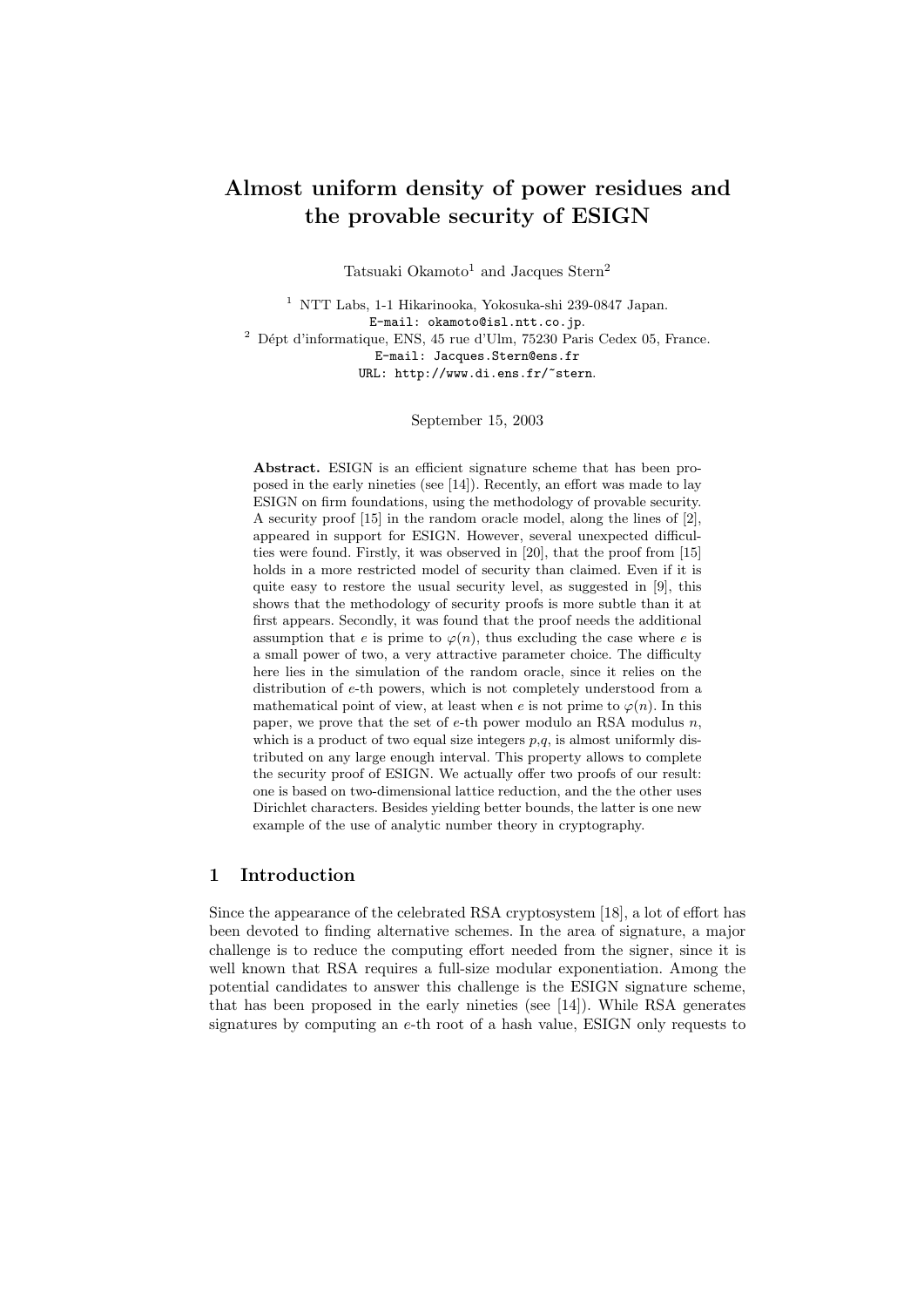find an element whose e-th power is close enough to the hash value. Thus, the mathematical assumption underlying ESIGN is that, given an element y of  $\mathbb{Z}_n^*$ , it is hard to find  $x$  with  $e$ -th power lying in an interval with lower endpoint  $y$ and length say  $n^{2/3}$ . This is called the approximate e-th root problem, in short AERP. Combining this relaxed assumption with the use of an RSA modulus of the form  $n = p^2q$  allows a very efficient way to sign, with a computing time essentially equivalent to a single exponentiation to the e-th power. This is especially attractive when  $e$  is small, and in particular a small power of two.

As most newly proposed cryptosystems, ESIGN has attracted cryptanalytic effort. Papers [3, 21] described several attacks against the underlying problem, for  $e = 2, 3$ . Still, It is fair to say that there is no known attack against AERP when  $e$  is  $\geq 4$ . Recently, in connection with several standardization efforts such as IEEE P1363, Cryptrec and NESSIE, an effort was made to lay ESIGN on firm foundations, using the methodology of provable security. A security proof in the random oracle model, falong the lines of [2], formally relating the security of ESIGN with the AERP problem, appeared in [15]. However, several unexpected difficulties were found. Firstly, it was observed in [20] that the proof from [15] holds in a more restricted model of security than claimed: this model, termed single occurrence chosen message attack SO-CMA is very similar to the usual chosen message attack scenario but does not allow the adversary to submit the same message twice for signature. This observation does not endanger the scheme in any way, and furthermore, it is quite easy to restore the usual CMA security, as suggested in [9]. Still, it shows that the methodology of security proofs is more subtle that it at first appears, a fact already pointed out by Shoup [19], in the context of public key encryption. Secondly, it was found that the proof needs the additional assumption that e is prime to  $\varphi(n)$ , thus exluding some very attractive parameter choices, notably powers of two. The difficulty here lies in the simulation of the random oracle, since it relies on the distribution of e-th powers, which is not completely understood from a mathematical point of view. In this paper, we prove that the set of  $e$ -th power modulo an RSA modulus  $n$ , which is a product of two equal size integers  $p,q$ , is almost uniformly distributed on any large enough interval. In other words, the number of e-th powers modulo *n* in any interval of large enough length  $n^{\delta}$  is close to  $\frac{n^{\delta}}{d}$ d  $\varphi(n)$  $\frac{(n)}{n}$ , where d is the number of e-th roots of unity modulo n. We actually offer two proofs of our result. The first proof relies on methods from the geometry of numbers and uses two-dimensional lattices. The second proof borrows from analytic number theory and uses Dirichlet characters and the Polya-Vinogradov inequality. Both proofs yield concrete estimates, which are enough to complete the security proof of ESIGN. Although the estimates in the second proof are sharper, we have found interesting to include the two methods, which are of independent interest.

Removing the restriction that e is prime to  $\varphi(n)$  may appear a side issue. However, we believe that it is important both for practical and methodological reasons. As already noted, ESIGN has has a very fast algorithm for signature generation, since its main step is a single exponentiation to the e-th power. Making e a power of two is the best way to take advantage of this feature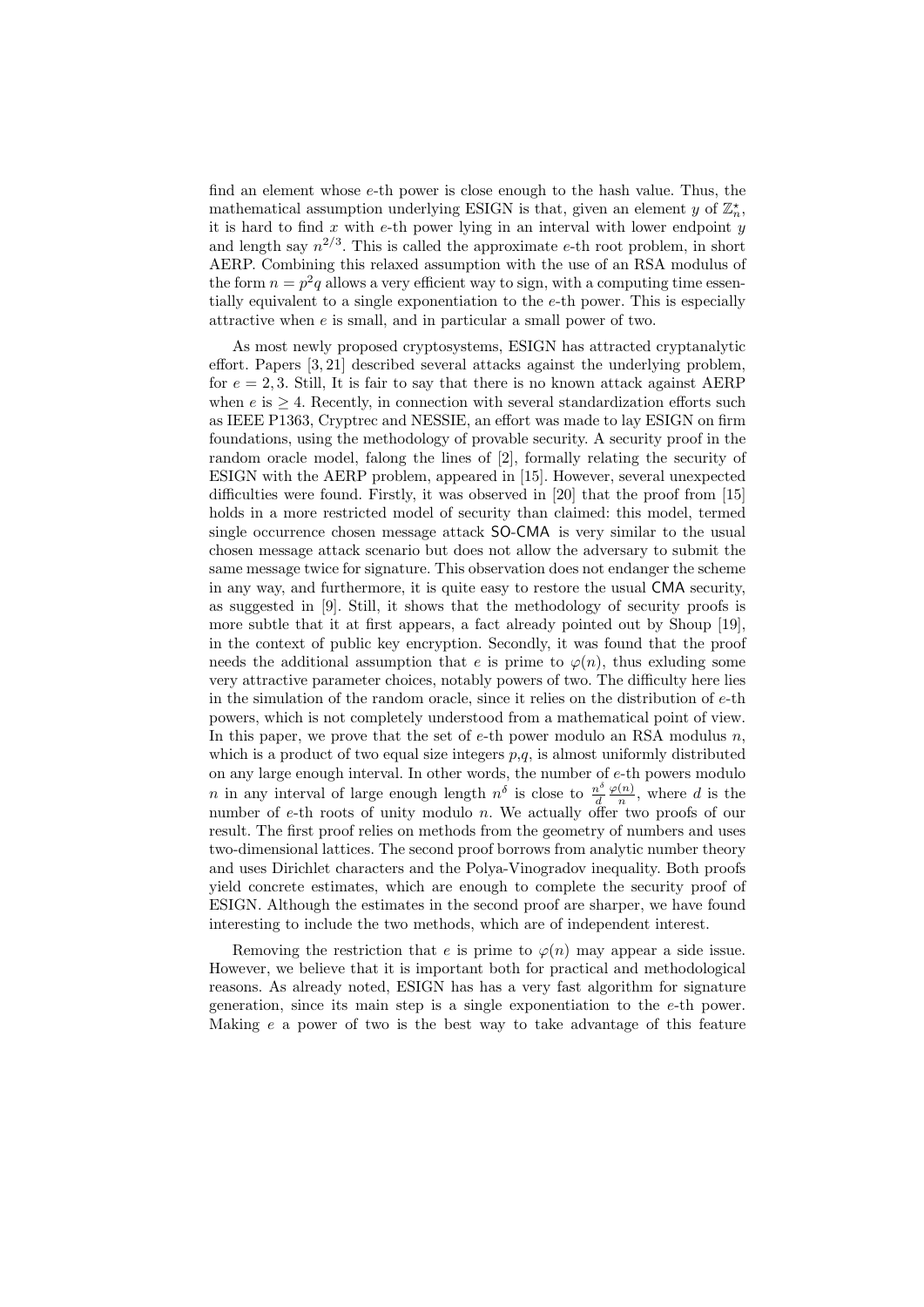and should be allowed by the security proof. Also, as shown by various results, notably [19, 20], provable security has many subtleties. In the present paper, the subtlety lies in the simulation of the random oracle. As far as we know, this is the only example where this part is not straightforward, and the underlying difficulty may easily be overlooked. In other words, it may appear obvious that picking  $x$ at random and suitably truncating  $x^e$  mod n simulates a random oracle, which is the main result of our paper. However, it is not, at least when e is not prime to  $\varphi(n)$  and it is actually related with deep mathematical questions of analytical number theory.

Our paper is organized as follows: we first recall some preliminaries from number theory. Next, we present the two proofs. Finally, we produce a proof of security for ESIGN, not using the assumption that e is prime to  $\varphi(n)$ . In this proof, we focus on the simulation of the random oracle, and explain where our result on power residues is needed.

# 2 Number theoretic preliminaries

### 2.1 Lattices

Let n be an RSA modulus. For any integer  $\alpha$ , we consider the lattice

$$
L(\alpha) = \{(x, y) \in \mathbb{Z}^2 \mid x - \alpha y = 0 \text{ mod } n\}.
$$

We note that  $L(\alpha)$  is a two-dimensional lattice with determinant n. Thus, its we note that  $L(\alpha)$  is a two-dimensional lattice with determinant *n*. Thus, its<br>shortest vector should be of euclidean norm of the order  $\sqrt{n}$ . It can be obtained by applying the Gaussian reduction algorithm. This algorithm outputs within time  $\mathcal{O}((\log n)^3)$  a basis of  $L(\alpha)$  consisting of two non-zero vectors  $U(\alpha)$  and  $V(\alpha)$  such that

$$
||U|| \le ||V||
$$
 and  $|(U, V)| \le ||U||^2/2$ ,

where we have omitted  $\alpha$  for clarity. *i* From a geometrical point of view, the inequalities imply that the angle  $\theta$  of U and V is such that  $|\cos \theta| \leq 1/2$ , hence inequalities imply that the are<br> $|\sin \theta| \geq \sqrt{3}/2$ , and therefore

$$
|U\wedge V|=n\geq \frac{\sqrt{3}|U||V|}{2}
$$

We say that  $L(\alpha)$  is an  $\varepsilon$ -good lattice if |U| is bounded from below by  $n^{1/2-\varepsilon}$ . Note that, for such a lattice, we have

$$
|V| \le \frac{2}{\sqrt{3}} n^{1/2 + \varepsilon}.
$$

**Lemma 1.** The number of elements  $\alpha$  in  $\mathbb{Z}_n$  such that  $L(\alpha)$  is not an  $\varepsilon$ -good lattice is at most  $4n^{1-2\varepsilon}$ .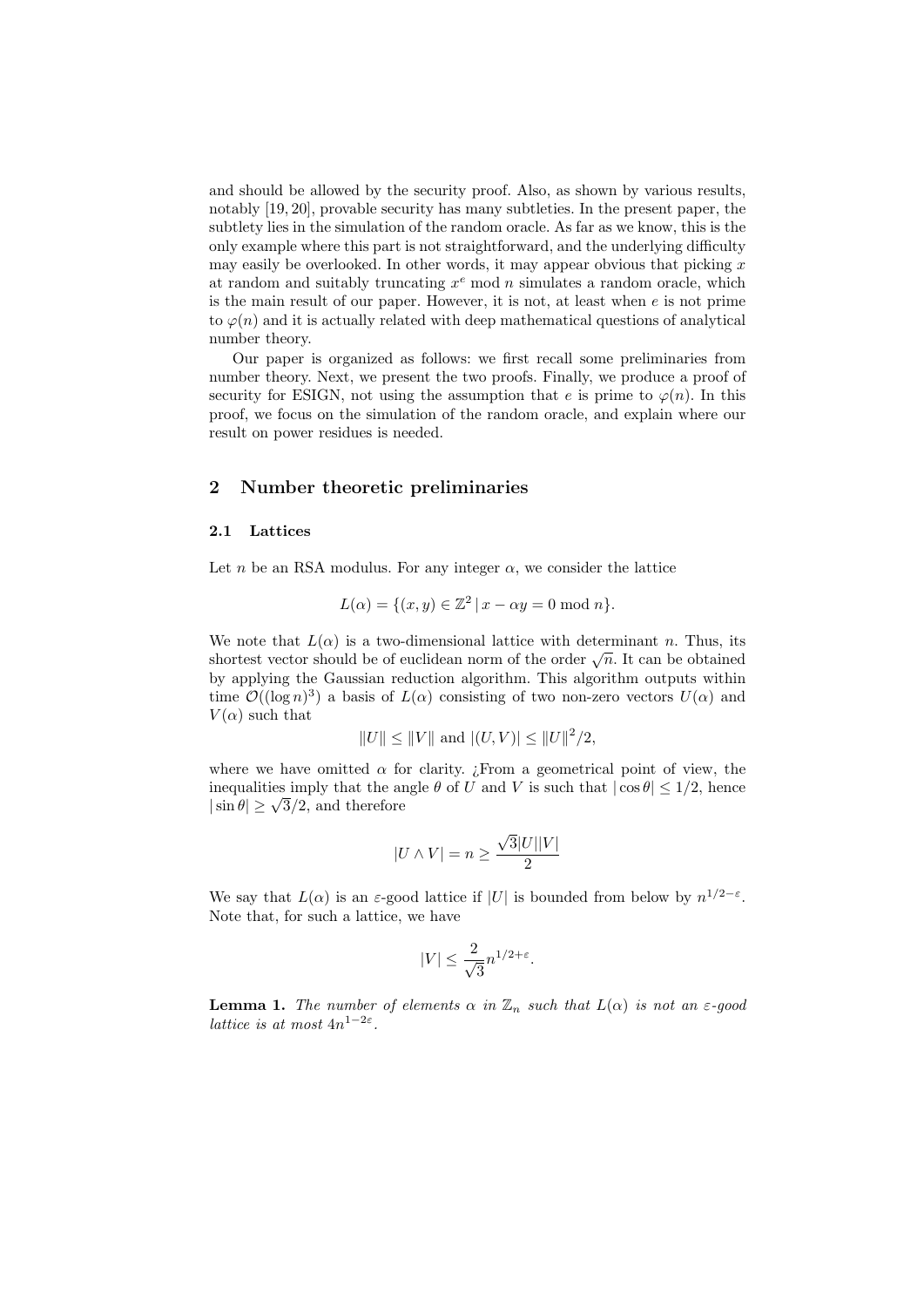Proof. This follows from the fact that the shortest non zero vector of a lattice  $L(\alpha)$  which is not  $\varepsilon$ -good lies in the disk centered at the origin, with radius  $n^{1/2-\epsilon}$ . This number of integers in this disk is bounded by  $4n^{1-2\epsilon}$ . To conclude, it is enough to observe that an element  $(x, y)$  of the disk other than  $(0, 0)$  cannot belong to two distinct  $L(\alpha)$  lattices, unless y is not in  $\mathbb{Z}_n^*$ , which cannot happen since  $n$  is an RSA integer, i.e. has two prime factors of almost equal size.

We let  $P$  be the parallelpided spanned by  $U$  and  $V$ .

**Lemma 2.** Let  $L(\alpha)$  be  $\varepsilon$ -good. The width of P is at most  $2n^{1/2+\varepsilon}$ .

Proof. The square of the width is indeed bounded by

$$
|U|^2 + |V|^2 + 2|(U, V)| \le 2|V|^2 + |V|^2 \le 3|V|^2,
$$

which is bounded by  $4n^{1+2\varepsilon}$ . The lemma follows.

**Lemma 3.** Let  $L(\alpha)$  be  $\varepsilon$ -good. Let I be an interval of length  $n^{\delta}$ , with  $\delta > 1/2$ . The square  $I \times I$  has at most  $(n^{\delta-1/2} + 2n^{\epsilon})^2$  elements in  $L(\alpha)$ .

*Proof.* let  $\tilde{P}$  be obtained by translating P by  $-\frac{u+v}{2}$ . We consider the set X of lattice points M such that the parallelpiped  $M + \tilde{P}$  meets  $I \times I$ . The number of such points is clearly an upper bound for the number of lattice points inside  $I \times I$ . Now, the various parallelpiped  $M+\tilde{P}$  are pairwise disjoint and, by lemma 2, they are contained in the square  $J \times J$ , obtained by enlarging I by  $n^{1/2+\epsilon}$  on each side. Summing up the areas of the individual cells, we get:

$$
n|X| \le (n^{\delta} + 2n^{1/2 + \varepsilon})^2.
$$

which provides the desired bound on the number  $|X|$  of elements of X.

When  $L(\alpha)$  is not  $\varepsilon$ -good, we can show a weaker bound:

**Lemma 4.** Let  $\alpha$  be any integer. Let I be an interval of length  $n^{\delta}$ , with  $\delta$  < 1. The square  $I \times I$  has at most  $n^{\delta} + 1$  elements in  $L(\alpha)$ .

*Proof.* For fixed y, there is at most one pair  $(x, y)$  such that  $x - \alpha y = 0$  mod n in any interval of length  $\langle n, \text{ such as } I$ . This provides the requested bound  $n^{\delta} + 1$ .

## 2.2 Dirichlet characters

Let G be a finite (multiplicative) abelian group. A character  $\chi$  over G is a multiplicative homomorphism from  $G$  into the multiplicative group of complex numbers. The set of characters over  $G$  is a group, called the dual of  $G$  and denoted G. Its unit  $\chi_0$  is the *principal character*, defined by  $\chi_0(g) = 1$ , for any  $g \in G$ .

The following is well-known (see [6], chapter 7):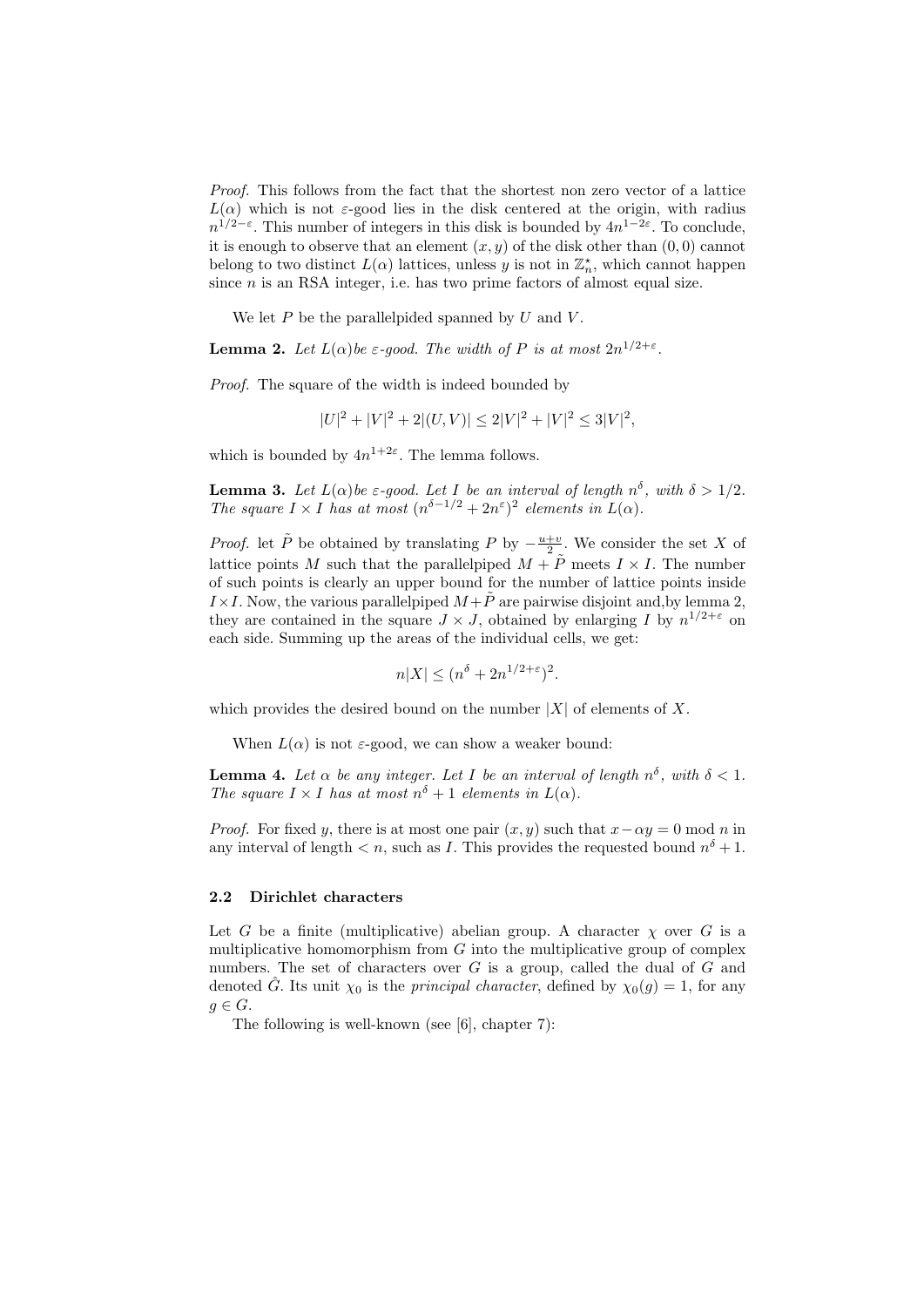**Theorem 1.** i) There are exactly  $|G|$  characters over G. ii) For any  $g \neq 1$ , the following holds:

$$
\sum_{\chi \in \hat{G}} \chi(g) = 0
$$

iii) For any  $\chi \neq \chi_0$ , the following holds:

$$
\sum_{g \in G} \chi(g) = 0
$$

A Dirichlet character  $\chi$  is a character over  $\mathbb{Z}_n^*$ , for some integer n. The characters can be extended to all integers by using the value 0 at integers not invertible mod n. In the sequel, we will need a bound on the sum of such characters over large intervals. This is given by the Polya-Vinogradov inequality (see [5] or [6], chapter 9):

**Theorem 2.** For any non principal Dirichlet character  $\chi$  over  $\mathbb{Z}_n^*$  and any integer h, the following holds:

$$
|\sum_{x=1}^{h} \chi(x)| \le 2\sqrt{n} \ln n.
$$

Remark. When n is a prime number p, and, more generally when  $\chi$  is a so-called primitive character, the multiplicative constant 2 in the above can be replaced by 1. We will not need such refinement.

# 3 Almost uniform density of e-th powers

We now turn to our main result. We first review the standard situation of an RSA exponent.

### 3.1 The case where e is prime to  $\varphi(n)$

**Lemma 5.** Let n be an RSA modulus and e be an integer prime to  $\varphi(n)$ . Let I be an interval of length  $n^{\delta}$ , with  $\delta$  < 1. The number of integers from I which are e-th powers of an element of  $\mathbb{Z}_n^{\star}$  differs from  $n^{\delta} \frac{\varphi(n)}{n}$  by at most 4.

*Proof.* Since exponentiation to the  $e$ -th power is one-to-one, we have to count the number of elements in  $I \cap \mathbb{Z}_n^*$ . The number of multiples of p in I differs from  $n^{\delta}$  $\frac{p^{\circ}}{p}$  by at most one. Similarly for q. Since there may be one multiple of pq, the final count is almost  $K$ , where

$$
K = n^{\delta} \frac{\varphi(n)}{n}
$$

and the difference with K is bounded by  $3 + \frac{n^{\delta}}{n} \leq 4$ .

We now turn to the general case. Observe that the set of  $e$ -th powers is a subgroup of  $\mathbb{Z}_n^{\star}$ . Accordingly, we will adopt this group-theoretic setting.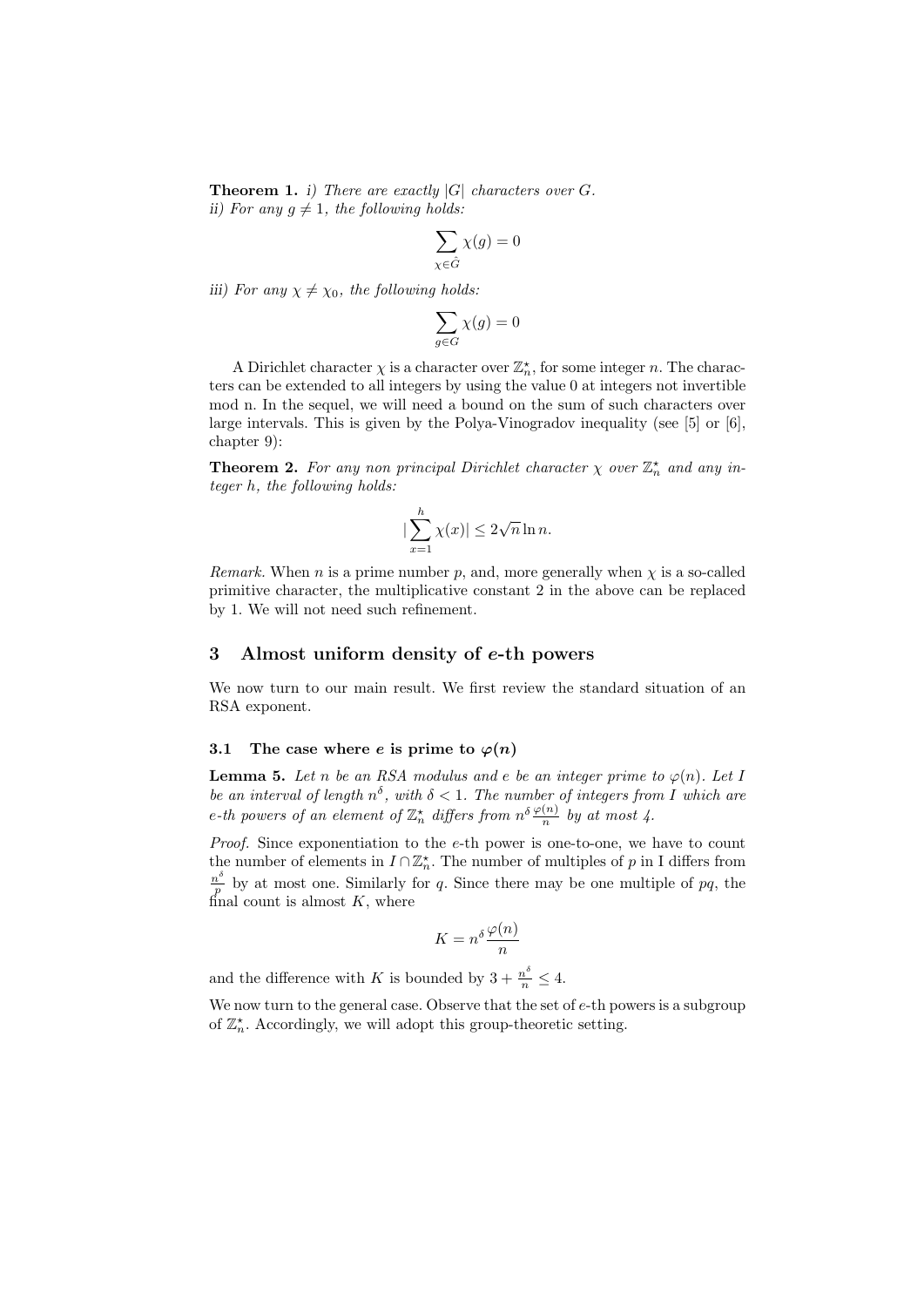#### 3.2 A proof based on lattices

We prove the following:

**Theorem 3.** Let n be an RSA modulus. Let I be an interval of length  $n^{\delta}$ , with  $2/3 < \delta < 1$ . Let G be any subgroup of  $\mathbb{Z}_n^{\star}$  and let d be the number of elements of the quotient group  $\mathbb{Z}_n^{\star}/G$ . Then, for some constant M, the number of elements of  $I \cap G$  is  $K(1 + \lambda(I))$ , where

$$
K = \frac{n^{\delta}}{d} \frac{\varphi(n)}{n}
$$

and  $|\lambda(I)|$  is bounded by  $Mn^{1/3-\delta/2}$ . Furthermore, M has the explicit bound  $M \leq 5d$ .

Remark. Observe that the case where  $G = \mathbb{Z}_n^*$  is an easy consequence of lemma 5.

*Proof.* We number the elements of  $\mathbb{Z}_n^{\star}/G$  as  $g_1, \dots g_d$  (with  $g_1$  the unit of G), and we let  $a_i$  be the number of elements of  $\mathbb{Z}_n^{\star} \cap I$  which equal  $g_i$  modulo G. We first show an upper bound for

$$
A = \sum_{i=1}^{d} a_i^2
$$

For any pair  $(x, y)$  in  $I \times I$ , we define  $\sigma(x, y)$  as  $xy^{-1}$  mod n, when x, y both belong to  $\mathbb{Z}_n^{\star}$  and set  $\sigma(x, y) = \infty$  otherwise. Observe that A can be interpreted as the number of elements  $(x, y)$  of  $\mathbb{Z}_n^{\star} \cap I$  such that  $\sigma(x, y) \in G$ . Indeed,  $xy^{-1}$  mod n is in  $G$  if and only if  $x$  and  $y$  are equal modulo  $G$ . We now use a counting argument to estimate the size of  $\sigma^{-1}(\alpha)$ , when  $\alpha$  ranges over G. We distinguish two cases

- 1. When  $L(\alpha)$  is an  $\varepsilon$ -good lattice, then, by lemma 3,  $\sigma^{-1}(\alpha)$  has at most  $(n^{\delta-1/2}+2n^{\varepsilon})^2$  elements.
- 2. Otherwise, we use lemma 4 to get that  $\sigma^{-1}(\alpha)$  has at most  $n^{\delta} + 1$  elements, which we replace by the (crude) bound  $2n^{\delta}$ .

Since there are at most  $4n^{1-2\varepsilon}$  values of  $\alpha$  which give rise to a lattice  $L(\alpha)$  which is not  $\varepsilon$ -good, we get

$$
A \le \frac{\varphi(n)}{d} (n^{\delta - 1/2} + 2n^{\varepsilon})^2 + 8n^{1 - 2\varepsilon + \delta}.
$$

Upperbounding  $\varphi(n)$  by *n*, we get:

$$
A \le \frac{n^{2\delta}}{d} (1 + 2n^{1/2 + \varepsilon - \delta})^2 + 8n^{1 - 2\varepsilon + \delta}.
$$

We now set  $\varepsilon = 1/6$ . This yields the bound

$$
A \le \frac{n^{2\delta}}{d} (1 + 2n^{2/3 - \delta})^2 + 8n^{2\delta} n^{2/3 - \delta}.
$$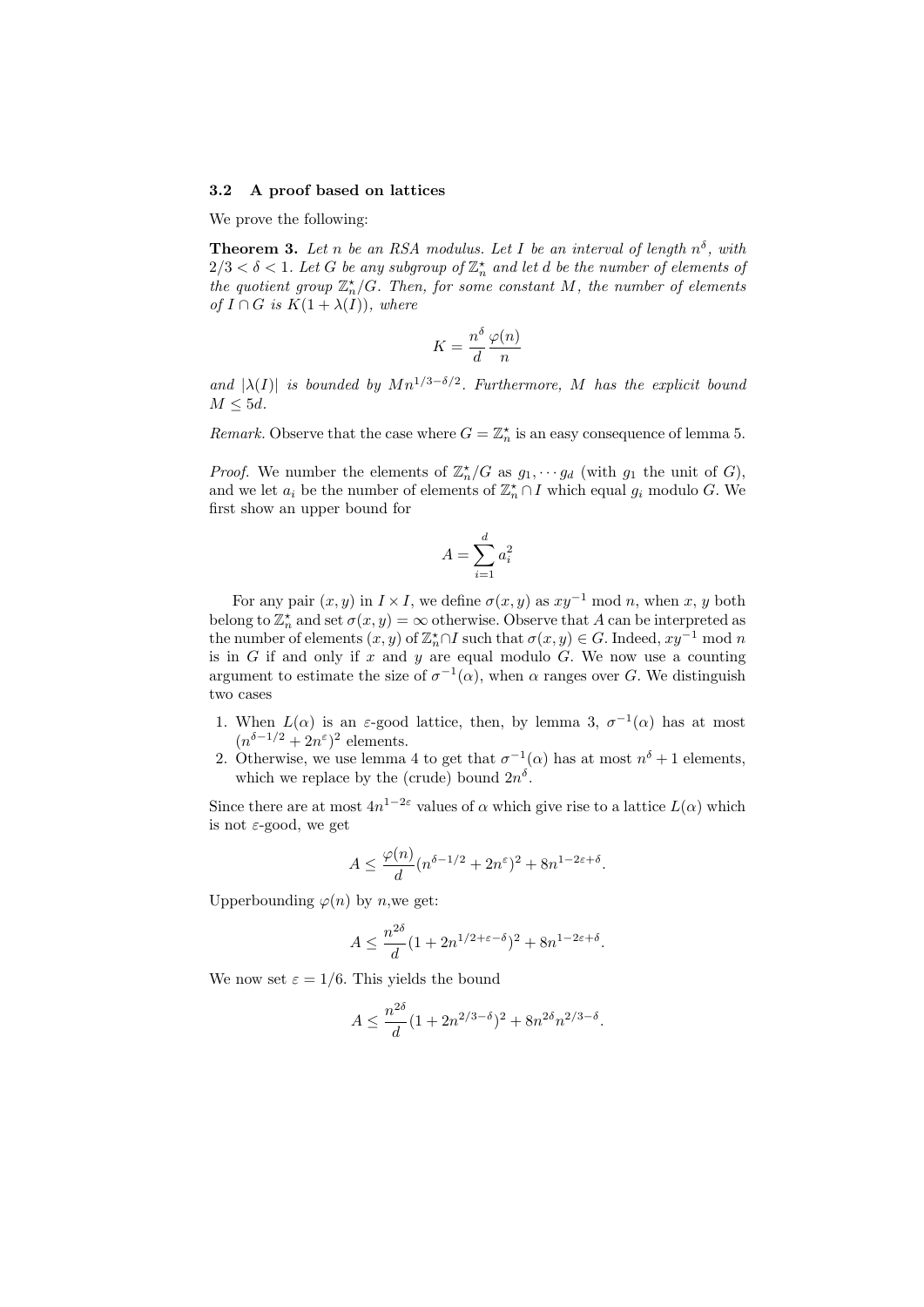Since  $\delta$  is > 2/3,  $n^{2/3-\delta}$  is < 1 and its square is bounded by  $n^{2/3-\delta}$ . We finally get:

$$
A \le \frac{n^{2\delta}}{d} (1 + (8 + 8d)n^{2/3 - \delta}).
$$

We now use the fact that the sum  $B = \sum_{i=1}^{d} a_i$  is essentially known. Referring to the proof of lemma 5 above, we see that it differs from

$$
n^{\delta}\frac{\varphi(n)}{n}
$$

by at most 4. Now, the vector  $(a_1, \dots, a_d)$  lies on the *d*-dimensional hyperplane By at most 4. Now, the vector  $(a_1, \dots, a_d)$  has on the a-dimensional hyperplanet  $H$  defined by  $B = \sum_{i=1}^d x_i$ . Let  $(b_1, \dots, b_d)$  be the orthogonal projection of the origin on H. It is easily seen that  $b_i = B/d$ . The square of the euclidean distance<br>between  $(a_1, \dots, a_d)$  and  $(b_1, \dots, b_d)$  is  $\sum_{i=1}^d a_i^2 + \sum_{i=1}^d b_i^2 - 2 \sum_{i=1}^d a_i b_i$ . This is  $A - \frac{B^2}{d}$ , we are thus led to find a lower bound for  $\frac{B^2}{d}$ . Using the same estimate as for the proof of lemma 5, we write

$$
\frac{B^2}{d} \ge \frac{n^{2\delta}}{d} \left(\frac{\varphi(n)}{n} - 4n^{-\delta}\right)^2.
$$

Using the fact that we have an RSA modulus, we use the lower bound  $1 - \frac{3}{\sqrt{n}}$ for  $\frac{\varphi(n)}{n}$  and, combining with the above, obtain the final bound

$$
\frac{B^2}{d} \ge \frac{n^{2\delta}}{d} \left(1 - \frac{14}{\sqrt{n}}\right).
$$

Finally, piecing bounds together, we get:

$$
A - \frac{B^2}{d} \le \frac{n^{2\delta}}{d} (22 + 8d) n^{2/3 - \delta},
$$

which provides a bound for  $(a_1 - b_1)^2 = (a_1 - B/d)^2$ . Observing that we only have to deal with  $d \geq 2$ , we easily get that  $|a_1 - B/d|$  is at most

$$
\sqrt{19n} \delta n^{1/3-\delta/2}.
$$

Replacing  $B/d$  by the constant

$$
K = \frac{n^{\delta}}{d} \frac{\varphi(n)}{n},
$$

yields a minute difference  $\leq 4/d$ , which we handle by slightly raising the  $\sqrt{19}$ constant. Thus,  $a_1$  can be written  $K(1 + \lambda(I))$ , with

$$
|\lambda(I)| \le (\sqrt{19} + \gamma)d \frac{n}{\varphi(n)} n^{1/3 - \delta/2},
$$

We finally handle the term  $\frac{n}{\varphi(n)}$  by raising the constant again. This gives the requested bound

$$
|\lambda(I)| \le 5dn^{1/3 - \delta/2}.
$$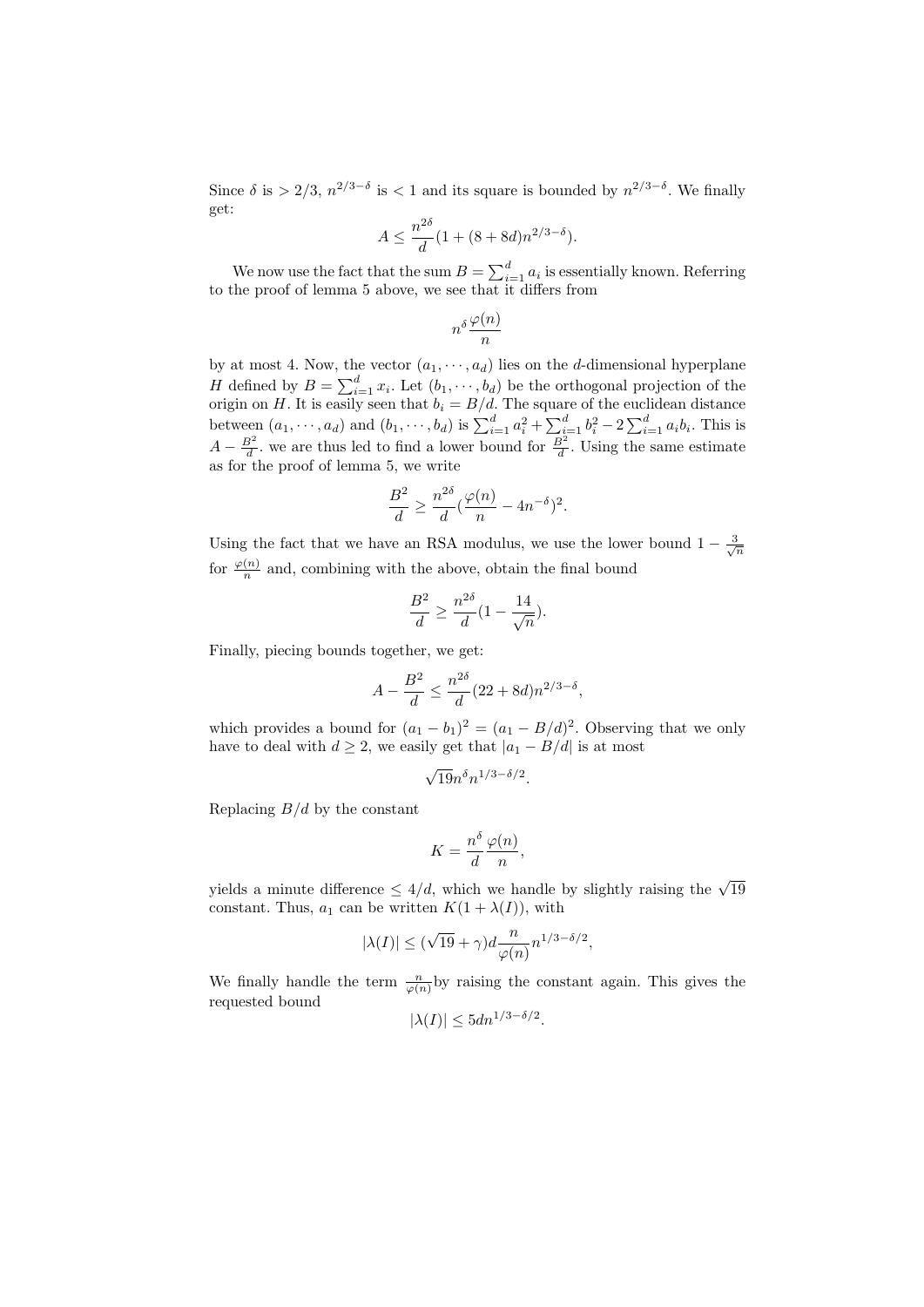#### 3.3 A proof based on characters

We now show that a better bound for  $\lambda(I)$ , can be obtained as a consequence of the Polya-Vinogradov inequality of theorem 2.

**Theorem 4.** Let n be an RSA modulus. Let I be an interval of length  $n^{\delta}$ , with  $1/2 < \delta < 1$ . Let G be any subgroup of  $\mathbb{Z}_n^{\star}$  and let d be the number of elements of the quotient group  $\mathbb{Z}_n^{\star}/G$ . Then, for some constant M, the number of elements of  $I \cap G$  is  $K(1 + \lambda(I))$ , where

$$
K = \frac{n^{\delta}}{d} \frac{\varphi(n)}{n},
$$

and  $|\lambda(I)|$  is bounded by  $Mn^{1/2-\delta}\ln n$ . Furthermore, M has the explicit bound  $M \leq 5d$ .

*Proof.* We consider the dual  $\hat{H}$  of the quotient group  $H = \mathbb{Z}_n^{\star}/G$ . For any character  $\chi$  over H, we can extend  $\chi$  to G, by composing with the canonical homomorphism from G onto H. We still denote by  $\chi$ , the resulting caracter. Since there are d characters altogether, we get, using the relations in theorem 1, that the number of elements of  $I \cap G$  is equal to the sum

$$
\frac{1}{d} \sum_{x \in I} \sum_{\chi \in \hat{G}} \chi(x),
$$

Changing the order of the sums, we see that this number consists of two terms:

- 1. one comes from the principal character and equals:  $\frac{|I \cap \mathbb{Z}_n^*|}{d}$ ,
- 2. the others come from the non trivial characters, and, by the Polya-Vinogradov inequality, each is bounded by  $\frac{4}{d}n^{1/2}\ln n$ .

By lemma 5, the first contribution differs from

$$
K = \frac{n^{\delta}}{d} \frac{\varphi(n)}{n}
$$

by at most  $\frac{4}{d}$ . Summing up with the second contribution, we obtain the bound:

$$
\frac{4}{d} + \frac{4(d-1)}{d} n^{1/2} \ln n \le 4n^{1/2} \ln n.
$$

Altogether, we obtain that the number of elements of  $I \cap G$  is  $K(1 + \lambda(I))$ , with

$$
\lambda(I) \le 4d \frac{n}{\varphi(n)} n^{1/2 - \delta} \ln n,
$$

Using the fact that *n* is an RSA modulus, we estimate  $\varphi(n)$ , by  $n(1-4/\sqrt{n})$ , and bound the multiplicative constant by a term

$$
\simeq 4d(1+\frac{4}{\sqrt{n}}).
$$

This is bounded by 5. The result follows.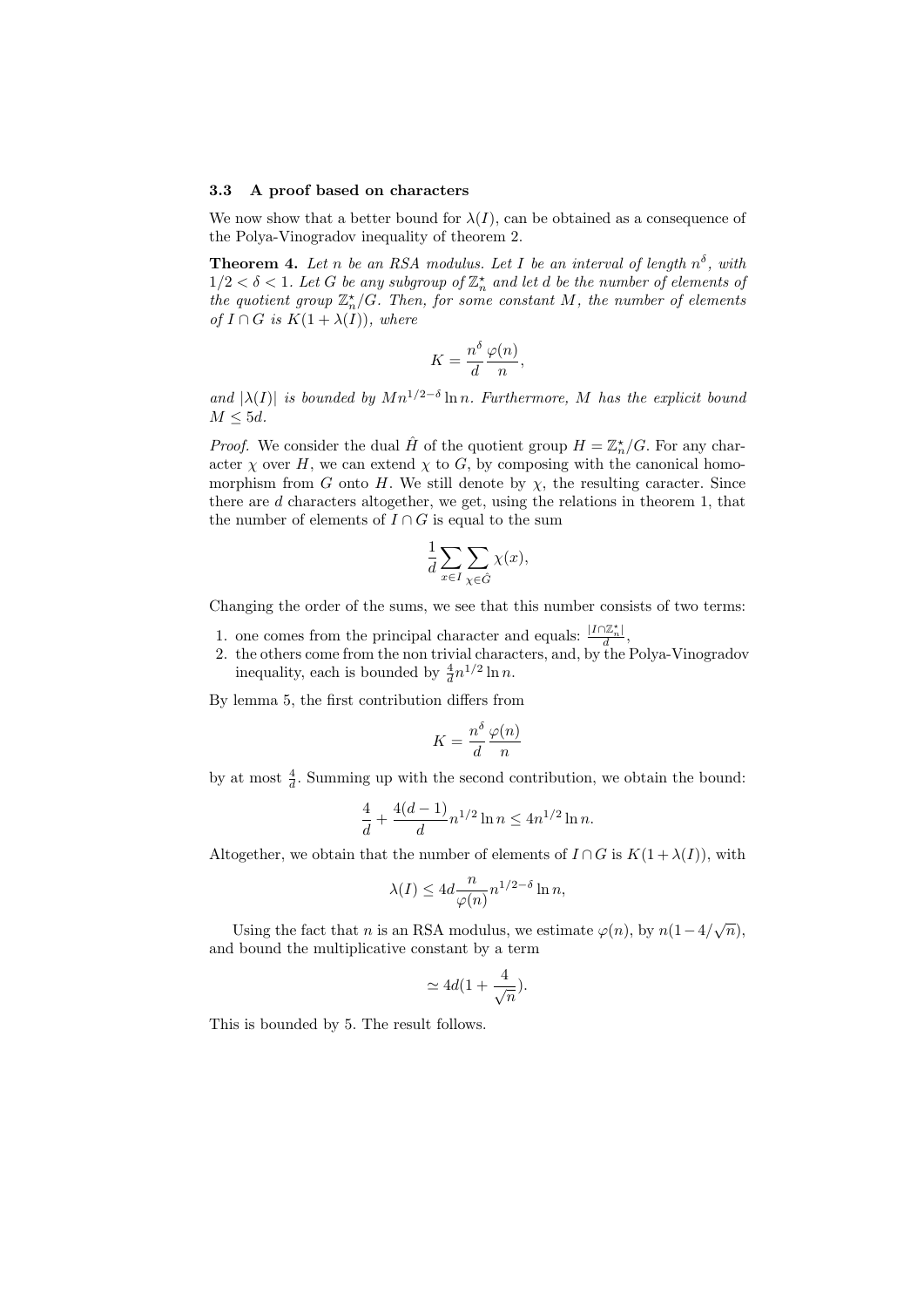It should be noted that an even better bound has been obtained by Burgess [4]. The bound covers the case  $1/4 < \delta < 1$ , and reads:

$$
|\lambda(I)| \leq M dn^{\frac{1}{4r} - \frac{\delta}{r+1}} \ln n,
$$

for any positive r. However, the constant M is not not explicit, and therefore the improvement is not well suited for our purposes.

# 4 The security proof of ESIGN

In this section, we review the proof of security for ESIGN in view of the previous results. For the reader's convenience, we first provide a short description of the scheme and of the underlying mathematical problem AERP. We follow [15].

### 4.1 Description

The key generation algorithm of ESIGN chooses two large primes  $p, q$  of equal size k and computes the modulus  $n = p^2q$ . The sizes of p, q are set in such a way that the binary length |n| of n equals 3k. Additionally, an exponent  $e > 4$ is chosen, possibly a small power of 2.

Signature generation uses a hash function  $H$ , outputting strings of length  $k - 1$ , and is performed as follows:

- 1. Pick at random r in  $\mathbb{Z}_{pq}^{\star}$ .
- 2. Convert  $(0||\mathcal{H}(m)||0^{2k})$  into an integer y and compute  $z = (y r^e) \mod n$ .
- 3. Compute

$$
w_0 = \lceil \frac{z}{pq} \rceil
$$
  

$$
w_1 = w_0 \cdot pq - z
$$

- 4. If  $w_1 \geq 2^{2k-1}$ , return to step 1.
- 5. Set  $u = w_0 \cdot (er^{e-1})^{-1} \text{ mod } p$  and  $s = r + upq$ .
- 6. Output s as the signature of  $m$ .

Signature verification converts integer  $s^e$  mod n into a bit string S of length 3k and checks that  $|S|^k = 0 \|\mathcal{H}(m)$ , where  $|S|^k$  denotes the k leading bits of S.

The key idea in ESIGN is that the arithmetical progression  $r^e$  mod  $n + tpq$ consists of  $e$ -th powers of integers easily computed from  $r$ . The signature generation algorithm simply adjusts  $t$  so as to fall into a prescribed interval, with lower end-point y. The test at step 4 actually sets the length of this prescribed interval to  $2^{2k-1}$ .

The following lemma will prove useful in the sequel.

**Lemma 6.** For a fixed message m, the e-th power  $s^e$  mod n of the output s of the signature generation algorithm is uniformly distributed over the set of e-th powers of elements of  $\mathbb{Z}_n^{\star}$  lying in the interval  $[y, y + 2^{2k-1})$ .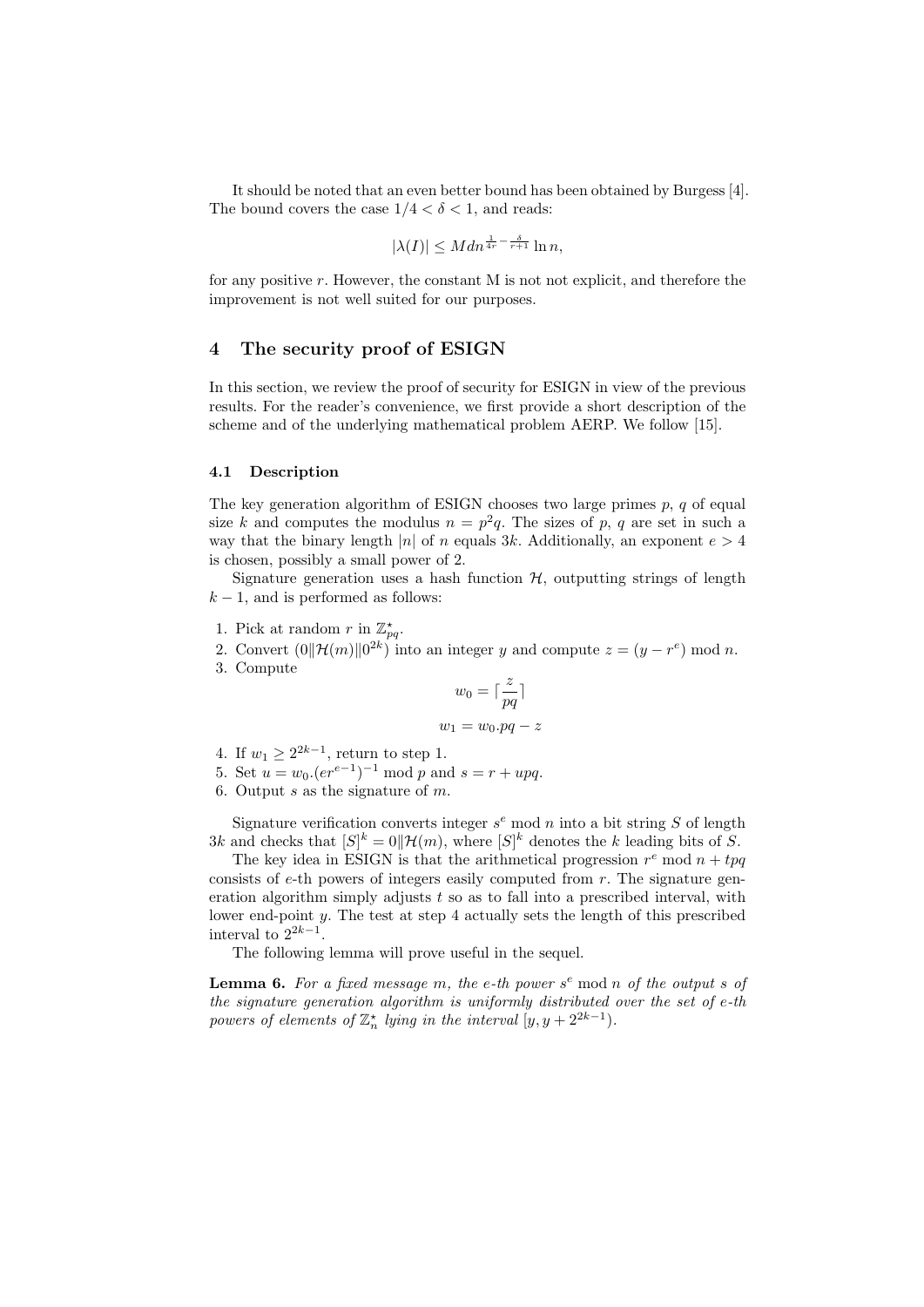*Proof.* Denote by  $S(y)$  the intersection of the set of e-th powers in  $\mathbb{Z}_n^{\star}$  and the interval  $[y, y + 2^{2k-1})$ . Observe that  $s = r + tp$  uniquely defines  $r = s \mod pq$ from s. This shows that any element in  $S(y)$  comes from a single r. To see that all elements in  $S(y)$  are uniformly hit, pick  $w \in S(y)$ , consider any r in  $\mathbb{Z}_{pq}^{\star}$  such that  $r^e = w \mod pq$ , and apply the signature generation algorithm with  $r$ , disregarding the check at step 4. This produces a value of  $s$  such that  $s^e = r^e = w \mod pq$ . Thus, w and  $s^e \mod n$  lie in the arithmetical progression  $s^e + tp$ . Since this arithmetical progression has a single element in the interval  $[y, y + 2^{2k-1}]$ , we get that  $s^e \mod n = w$ . The check at step 4 turns out correct and the signature generation algorithm duly hits  $w$  as many times as the number of e-th roots of an e-th power.

### 4.2 The approximate e-th root problem

As noted in the previous section, RSA moduli of the from  $p^2q$  offer a very efficient way to solve the following problem, having knowledge of the factorization of n: given *n* and *y* in  $\mathbb{Z}_n^{\star}$ , find *x* such that  $x^e$  mod *n* lies in the interval  $[y, y + 2^{2k-1}),$ where the bit-size of n is 3k and  $[y, y + 2^{2k-1}]$  denotes  $\{u | y \le u < y + 2^{2k-1}\}.$ 

It is conjectured that the above problem, called the approximate e-th root problem (AERP) in [15], is hard to solve. More precisely, denote by  $Succ^{aerp}(\tau, k)$ the probability for any adversary  $\mathcal A$  to find an element whose e-th power lies in the prescribed interval, within time  $\tau$ , in symbols:

$$
\Pr[(n, e) \leftarrow \mathcal{K}(1^k), y \leftarrow \mathbb{Z}_n, x \leftarrow \mathcal{A}(n, e, y) : (x^e \bmod n) \in [y, y + 2^{2k-1})],
$$

then, for large enough moduli, this probability is extremely small. Variants of the above can be considered, where the length of the interval is replaced by  $2^{2k}$ or  $2^{2k+1}$ .

### 4.3 Security proof

We now complete the security proof of ESIGN, in order to cover the case where e is not prime to  $\varphi(n)$ . We use the random oracle model and prove the following security result, where  $T_{exp}(k)$  denotes the computing time of modular exponentiation modulo a 3k-bit integer.

**Theorem 5.** Let  $A$  be a SO-CMA-adversary against the ESIGN signature scheme that produces an existential forgery, with success probability  $\varepsilon$ , within time  $\tau$ , making  $q_H$  queries to the hash function and  $q_s$  distinct requests to the signing oracle respectively. Then, AERP can be solved with probability  $\varepsilon'$ , and within time  $\tau'$ , where

$$
\varepsilon' \ge \frac{\varepsilon - 2^{-k+1}}{q_H} - (q_H + q_s) \times (3/4)^k - \frac{ke^2(q_H + q_s)}{2^{k-6}}
$$
  

$$
\tau' \le \tau + k(q_s + q_H) \cdot T_{exp}(k).
$$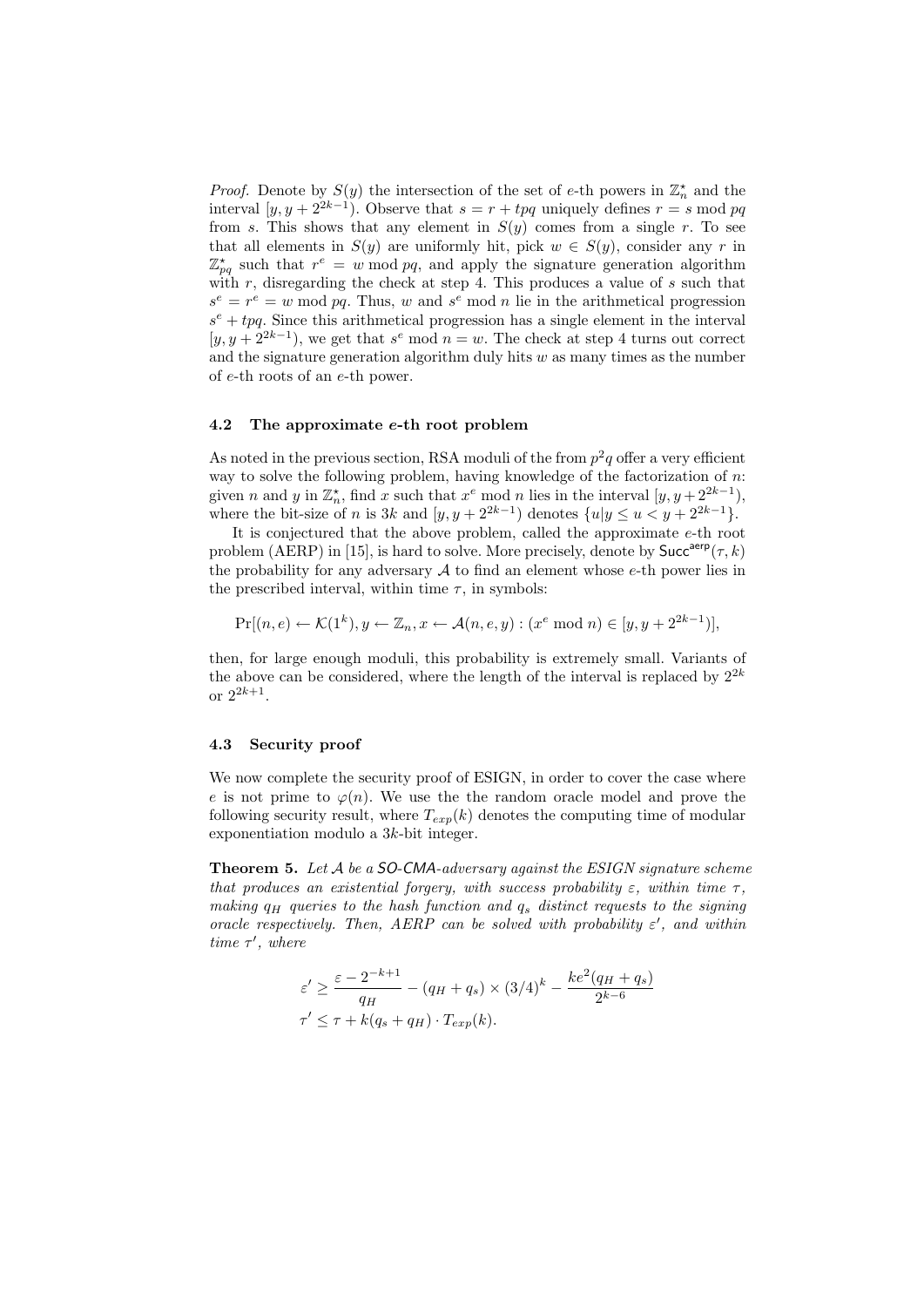Our method of proof is inspired by Shoup [19]. It differs from [15] but extends the proof given in [20]. The security estimates are similar and show the same multiplicative loss  $q_H$ : contrary to schemes based on self-reducible problems, it does not seem that this can be avoided. Recall that earlier proofs used the assumption that e is prime to  $\varphi(n)$ , which we avoid. This brings additional terms in the security estimates, which account for the simulation of the random oracle. Also note that our security model is the single occurrence chosen message attack SO-CMA from [20], where the attacker is only allowed to query each message once. As already noted, it is easy to modify the scheme to withstand CMA attackers and our proof can be modified accordingly.

As usual, the proof considers a sequence of  $Game_1$ ,  $Game_2$ , etc of modified attack games starting from the actual game Game<sub>0</sub>. Each of the games operates on the same underlying probability space, only the rules defining how the view is computed differ from game to game.

*Proof.* (of Theorem 5). We consider an adversary  $A$  outputting an existential forgery  $(m, s)$ , with probability  $\varepsilon$ , within time  $\tau$ . We denote by  $q_H$  and  $q_s$  respectively the number of queries from the random oracle  $H$  and from the signing oracle. As explained, we start by playing the game coming from the actual adversary, and modify it step by step, until we reach a final game, whose success probability has an upper-bound obviously related to solving AERP on a random instance  $(n, e, v)$ .

Game<sub>0</sub>: The key generation algorithm  $\mathcal{K}(1^k)$  is run and produces a pair of keys (pk, sk). The adversary A is fed with pk and, querying the random oracle  $\mathcal H$ and the signing oracle  $\Sigma_{\rm sk}$ , it outputs a pair  $(m, s)$ . We denote by  $S_0$  the event that  $V_{\mathsf{pk}}(m, s) = 1$ . We use a similar notation  $S_i$  in any Game<sub>i</sub> below. By definition, we have

$$
\Pr[S_0] = \varepsilon.
$$

 $Game_1$ : In this game, we discard executions, which end up outputting a valid message/signature pair  $(m, s)$ , such that m has not been queried from  $H$ . This means restricting to the event AskH that m has been queried from  $H$ . Unwinding the ESIGN format, we write:  $s^e = 0 ||w|| \star \text{mod } n$ . If AskH does not hold,  $\mathcal{H}(m)$  is undefined, and the probability that  $\mathcal{H}(m) = w$  holds is  $1/2^{k-1}$ : Pr[ $S_0$  | ¬AskH] ≤  $2^{-k+1}$ . Thus,

$$
\Pr[S_1] = \Pr[S_0 \land \mathsf{AskH}] \ge \Pr[S_0] - 2^{-k+1}.
$$

Game<sub>2</sub>: In this game, we choose at random an index  $\kappa$  between 1 and  $q_H$ . We let  $m_{\kappa}$  be the  $\kappa$ -th message queried to H by the adversary. We then discard executions which output a valid message/signature pair  $(m, s)$ , such that  $m \neq m_{\kappa}$ . Since the additional random value  $\kappa$  is chosen independently of the execution of  $Game<sub>1</sub>$ ,

$$
\Pr[S_2] = \Pr[S_1]/q_H.
$$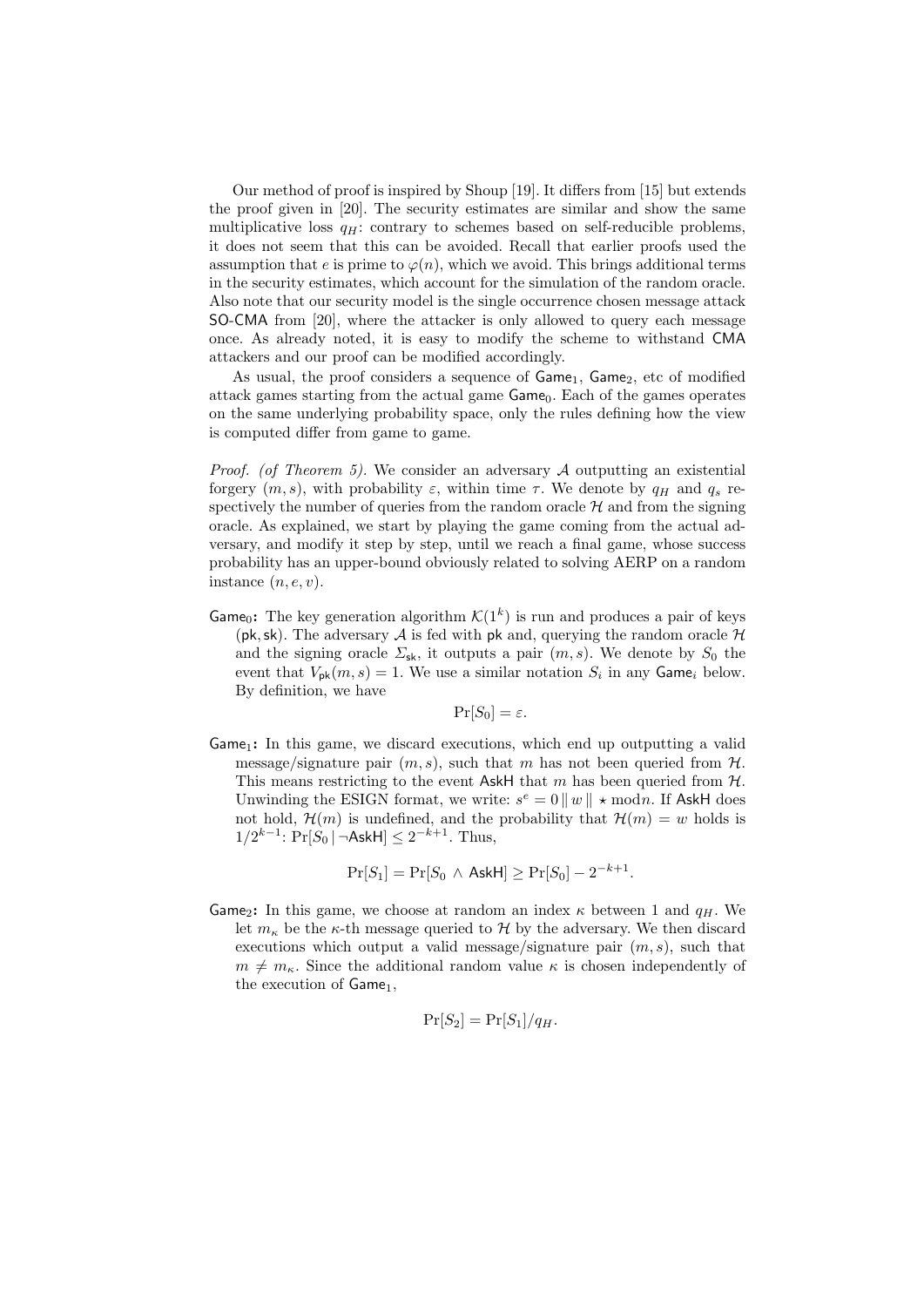Game3: In this game, we immediately abort if a signing query involves message  $m_{\kappa}$ . By the definition of existential forgery, this only eliminates executions outside  $S_2$ . Thus:

$$
\Pr[S_3] = \Pr[S_2].
$$

Game<sub>4</sub>: We now simulate the random oracle  $H$ , by maintaining an appropriate list, which we denote by H-List. For any fresh query m, other than the  $\kappa$ -th query, we pick at random  $u \in \mathbb{Z}_n$  and compute  $z = u^e \mod n$ , until the most significant bit of z is 0. We next parse z as  $0 \parallel w \parallel \star$ , where w is of length  $k-1$  and check whether  $z - w \cdot 2^{2k}$  is less than  $2^{2k-1}$ . If this is true, we store  $(m, u, w)$  in H-List and returns w as the answer to the oracle call. Otherwise we restart the simulation of the current query. From theorem 4, we see that the game differs from the previous due to a slightly biased simulated distribution. This distribution is obtained by setting  $z = w2^{2k}$ , counting the number of e-th powers of elements of  $\mathbb{Z}_n^{\star}$  lying in the interval  $[z, z + 2^{2k-1}),$ and multiplying by a suitable constant for normalisation. Recall that, an element x of  $[z, z+2^{2k-1}]$  is an e-th power modulo n if and only if x mod pq is an e-th power modulo pq. This is basically a restatement of the key idea of ESIGN. Thus, setting  $z' = z \mod pq$ , we have to count the number  $\nu(z)$ of elements of the interval  $[z', z' + 2^{2k-1}]$ , which belong to the subgroup G of e-th powers in  $\mathbb{Z}_{pq}^*$ . By theorem 4, the result is  $K(1 + \lambda(z))$ , where  $|\lambda(z)|$  is bounded by  $M(pq)^{1/2}2^{-2k+1}\ln pq$ , and where K, M are appropriate constants. This yields

$$
|\lambda(z)| \le M 2^{-k+1/2} \ln pq
$$

Upperbounding  $\ln pq$  by  $3/2 \log pq$ , we get:

$$
|\lambda(z)| \le 3Mk2^{-k+1/2}
$$

Now, it is easily seen that any probability distribution obtained by normalizing a function  $\nu(z) = K(1 + \lambda(z))$ , where  $\lambda(z)$  is bounded by  $\lambda$ , differs from the uniform distribution by at most  $\frac{2\lambda}{1-\lambda} \simeq 2\lambda$ . Taking into account the bound  $M \leq 5d$ , where d is the number of elements of the quotient of  $\mathbb{Z}_{pq}^{\star}$ by the sugroup of e-th powers, and bounding d by  $e^2$ , we conclude that the statistical distance of the simulated distribution to the uniform distribution is bounded by twice the bound on  $\lambda$ , which is  $30e^2k2^{-k+1/2} \leq 64e^2k2^{-k}$ . Summing up for all oracle calls, we get:

$$
|\Pr[S_4] - \Pr[S_3]| \le \frac{ke^2(q_H + q_s)}{2^{k-6}}.
$$

**Game<sub>5</sub>:** Here, we modify the previous simulation stopping and aborting the game when the  $H$  query cannot be simulated after k trials. This game differs from the previous one when  $w$  remains undefined after  $k$  attempts.

$$
\Pr[S_5] \ge \Pr[S_4] - (q_H + q_s) \times (3/4)^k.
$$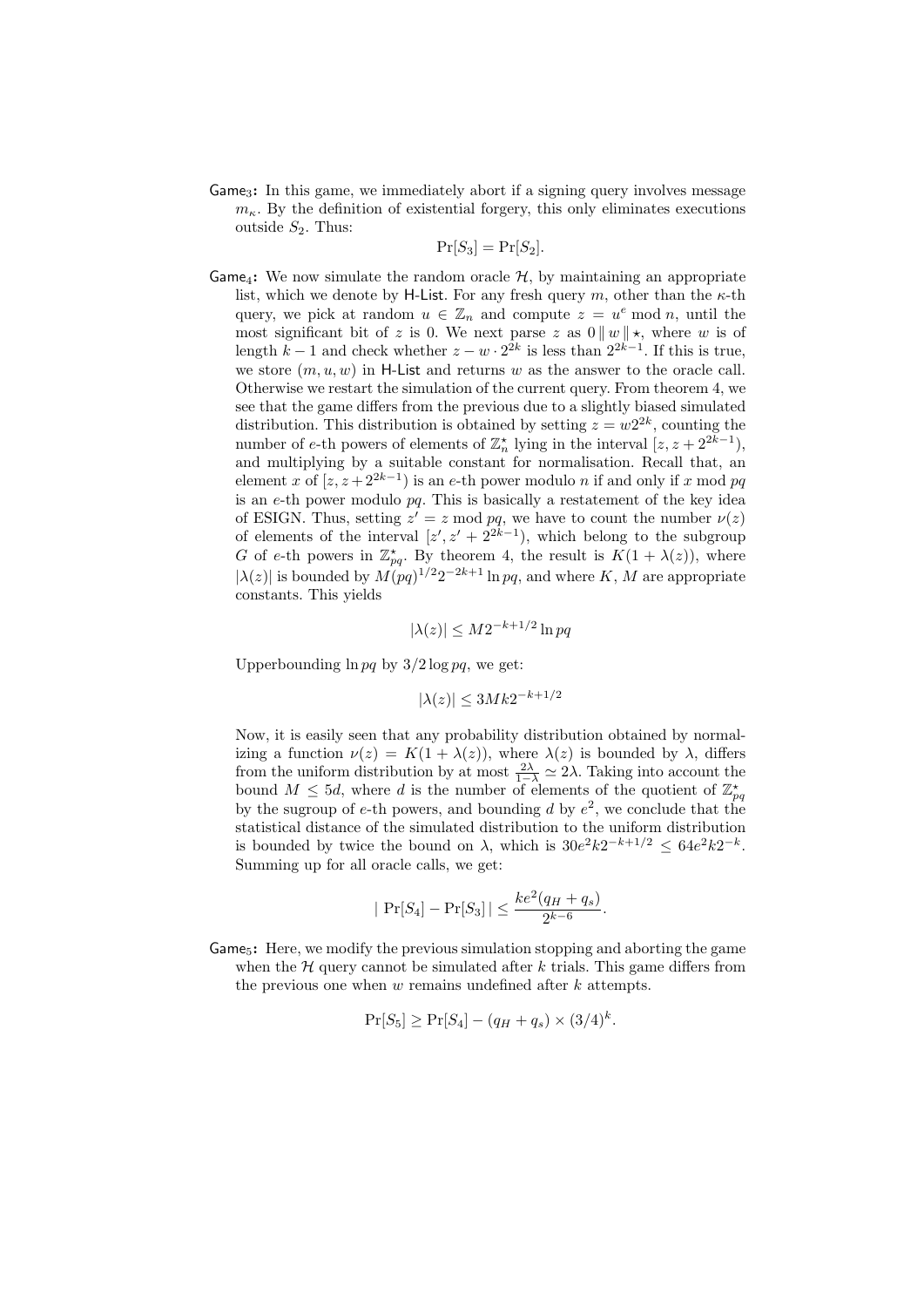**Game**<sub>6</sub>: We complete the simulation by replacing  $\mathcal{H}(m_{\kappa})$  by v, where v is an additional random string, which serves as an input to the AERP problem. The distribution of  $H$ -outputs is unchanged:

$$
\Pr[S_6] = \Pr[S_5].
$$

Game<sub>7</sub>: We finally simulate the signing oracle: for any  $m$ , whose signature is queried, we know that  $m = m_{\kappa}$  does not hold, since corresponding executions have been aborted in Game<sub>3</sub>. Thus H-List includes a triple  $(m, u, w)$ , such that  $u^e \mod n$  has its k leading bits of the form  $0 \parallel \mathcal{H}(m)$ . Accordingly, u provides a valid signature of m. Furthermore, referring to lemma 6, we see that the signing oracle outputs a value  $s$ , such that  $s<sup>e</sup>$  mod n is uniformly distributed over all elements of  $\mathbb{Z}_n^*$  whose  $k+1$  leading bits match up with  $0\|\mathcal{H}(M)\|0$ . Keeping in mind that  $\mathcal{H}(m)$  is chosen at random, we conclude that s and u follow an identical distribution. We now argue that the simulation is perfect. The key fact is that, due to the  $SO-CMA$  setting, all inputs m submitted to the  $H$  oracle by the signing oracle during execution are distinct. This implies that the values of s returned at each invocation of the signing oracle are independent. Since the values of  $u$  are also independent, the overall distribution of simulated signatures obtained at  $\mathsf{Game}_7$  is identical to the distribution of actual signatures from  $Game<sub>6</sub>$ . Therefore,

$$
\Pr[S_7] = \Pr[S_6].
$$

Summing up the above inequalities, we obtain

$$
\Pr[S_7] \ge \Pr[S_4] - (q_H + q_s) \times (\frac{3}{4})^k \ge \Pr[S_3] - (q_H + q_s) \times (\frac{3}{4})^k - \frac{ke^2(q_H + q_s)}{2^{k-6}}
$$
  

$$
\ge \frac{\Pr[S_1]}{q_H} - (q_H + q_s) \times (\frac{3}{4})^k - \frac{ke^2(q_H + q_s)}{2^{k-6}}
$$
  

$$
\ge \frac{\varepsilon - 2^{-k+1}}{q_H} - (q_H + q_s) \times (\frac{3}{4})^k - \frac{ke^2(q_H + q_s)}{2^{k-6}}
$$

When Game<sub>7</sub> terminates outputting a valid message/signature pair  $(m, s)$ , we unwind the ESIGN format and get  $s^e = (0 \mid v \mid \star) \mod n$ , with  $v = \mathcal{H}(m)$ . If  $S_7$ holds, we know that  $m = m_{\kappa}$  and  $\mathcal{H}(m) = v$ . This leads to an element whose e-th power lies in the interval  $[v2^{2k}, v2^{2k} + 2^{2k})$ , thus solving an instance of AERP. We finally have:  $Pr[S_7] \leq$  Succ<sup>aerp</sup> $(\tau', k)$ , where  $\tau'$  denotes the running time of Game<sub>7</sub>. This is the requested bound. Observe that  $\tau'$  is the sum of the time for the original attack, plus the time required for simulations, which amounts to at most  $k(q_s + q_H)$  modular exponentiations.

Remark. The security proof that appears in  $[15]$  replaces the k multiplicative factor in the running time by 4. This is intuitively related to the fact that, on average, it takes at most 4 steps to perform the simulation of each call to  $H$  in Game4. It is actually possible to improve our time estimate

$$
\tau' \leq \tau + k(q_s + q_H) \cdot T_{exp}(k),
$$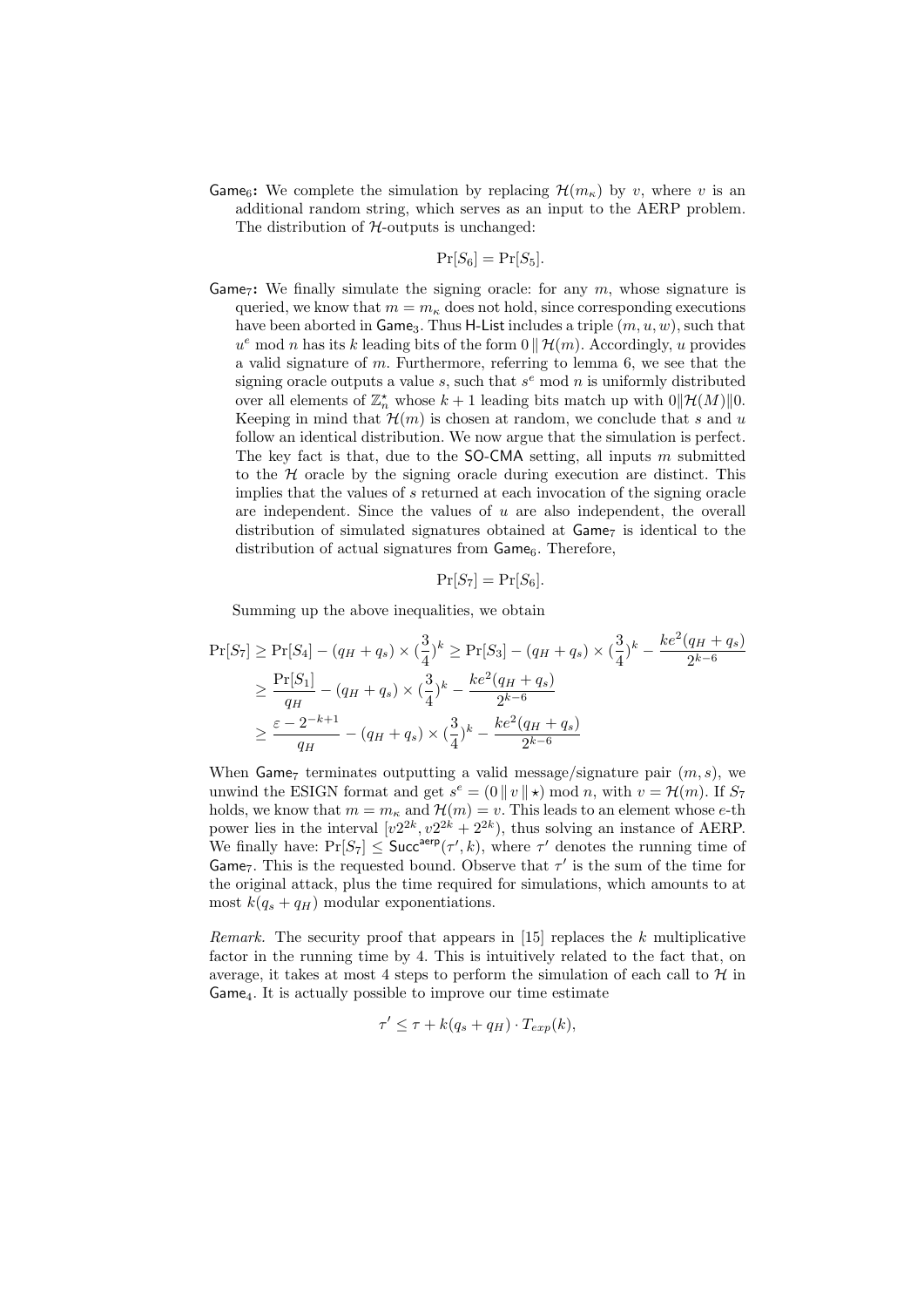$$
\tau' \leq \tau + 4(q_s + q_H) \cdot T_{exp}(k),
$$

This uses a method due to Jonsson [12]. It modifies the strategy for the simulation of  $H$  in Game<sub>5</sub>: instead of limiting the number of trials allowed, at each execution, to find a value of  $z$  in the correct range, it sets a counter that bounds the overall number of retries, during the entire algorithm.

# References

- 1. M. Bellare and P. Rogaway. Random Oracles Are Practical: a Paradigm for Designing Efficient Protocols. In Proc. of the 1st CCS, pages 62–73, ACM Press, New York, 1993.
- 2. M. Bellare and P. Rogaway. The Exact Security of Digital Signatures How to Sign with RSA and Rabin. In Eurocrypt '96, LNCS 1070, pages 399–416, Springer-Verlag, Berlin, 1996.
- 3. E. Brickell and J. M. DeLaurentis. An Attack on a Signature Scheme proposed by Okamoto and Shiraishi. In Crypto '85, LNCS 218, pages 28–32, Springer-Verlag, Berlin, 1986.
- 4. D.A. Burgess. On character sums and primitive roots, Proc. London Math. Soc., 12 (1962), 179-192.
- 5. H. Davenport. Multiplicative Number theory, Graduate Texts in Mathematics, Vol 74, Springer Verlag, (1980).
- 6. W.J. Ellison and M. Mendes France. Les nombres premiers, Hermann, Paris (1975).
- 7. M. Girault, P. Toffin and B. Vallée. Computation of Approximate L-th Roots Modulo n and Application to Cryptography. In Crypto '88, LNCS 403, pages 100- 118, Springer-Verlag, Berlin, 1989.
- 8. S. Goldwasser, S. Micali, and R. Rivest. A Digital Signature Scheme Secure Against Adaptative Chosen-Message Attacks. SIAM Journal of Computing, 17(2):281–308, April 1988.
- 9. L. Granboulan. How to repair ESIGN, NESSIE internal document, may 2002. See http://www.cryptonessie.org, Docuemnyt NES/DOC/ENS/WP5/019.
- 10. IEEE Standard 1363–2000. Standard Specifications for Public Key Cryptography. IEEE. Available from http://grouper.ieee.org/groups/1363, August 2000.
- 11. IEEE P1363a Draft Version 9. Standard Specifications for Public Key Cryptography:Additional Techniques.
- 12. J. Jonsson. Security Proofs for RSA–PSS and Its Variants. Cryptology ePrint Archive 2001/053. June 2001. Available from http://eprint.iacr.org/.
- 13. A. K. Lenstra, H. W. Lenstra and L. Lovász, Factoring polynomials with rational coefficients, Mathematische Ann., 261, (1982), 513–534.
- 14. T. Okamoto. A Fast Signature Scheme Based on Congruential Polynomial Operations. IEEE Transactions on Information Theory, IT–36 (1), pages 47–53, 1990.
- 15. T. Okamoto, E. Fujisaki and H. Morita. TSH-ESIGN: Efficient Digital Signature Scheme Using Trisection Size Hash, Submission to P1363a, 1998.
- 16. T. Okamoto and A. Shiraishi. A Fast Signature Scheme Based on Quadratic Inequalities. Proc. of the ACM Symp. Security and Privacy, ACM Press, pages 123– 132, 1985.
- 17. G. Pólya. Über die Verteilung des quadratischen Reste und Nichtreste, Göttinger Nachtrichten (1918), 21-26.